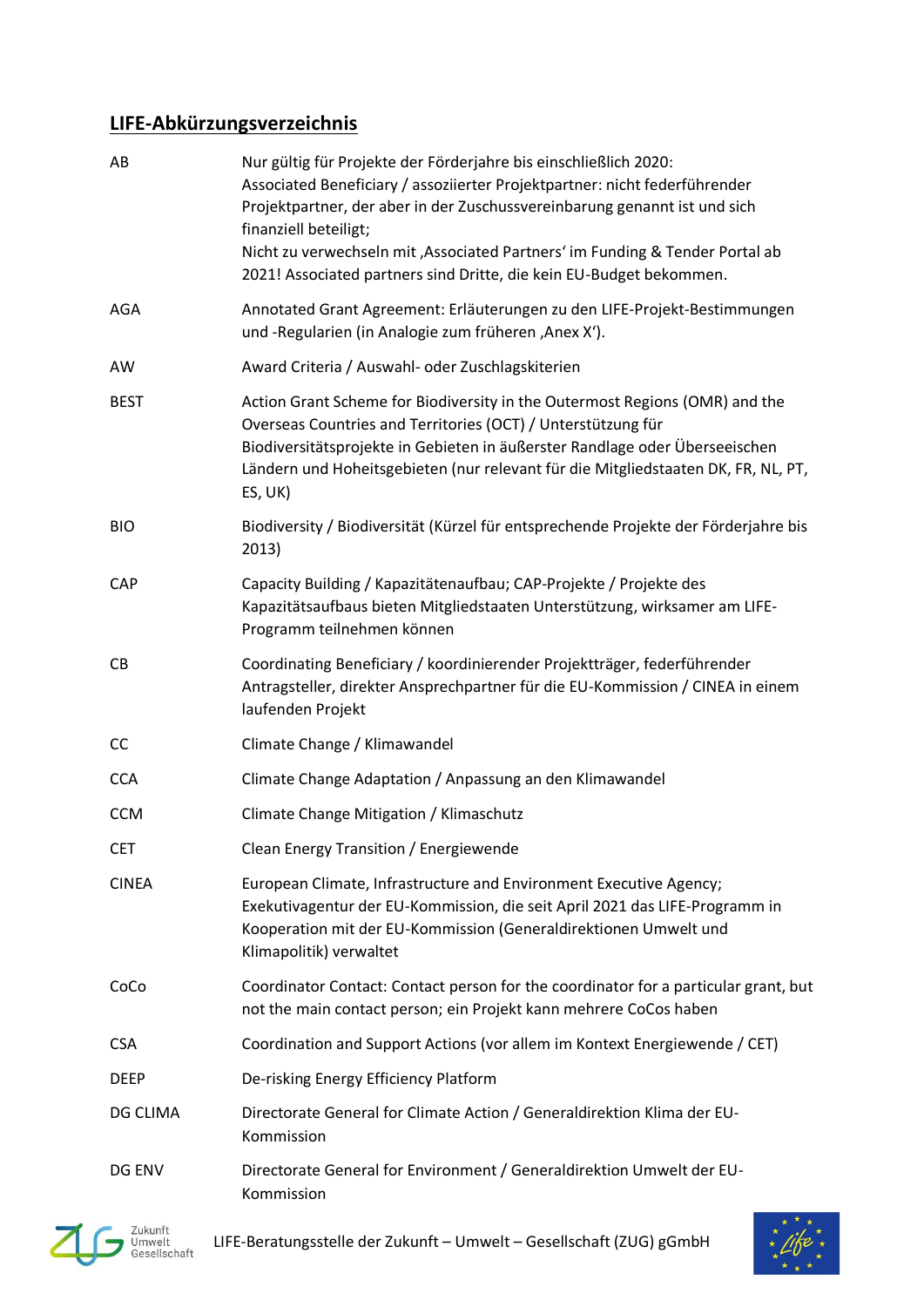| EA                    | Executive Agency / Exekutivagentur der EU-Kommission                                                                                                                                                                                                           |
|-----------------------|----------------------------------------------------------------------------------------------------------------------------------------------------------------------------------------------------------------------------------------------------------------|
| <b>EASIN</b>          | European Alien Species Information Network                                                                                                                                                                                                                     |
| <b>EASME</b>          | Executive Agency for Small and Medium-sized Enterprises / Exekutivagentur für<br>kleine und mittlere Unternehmen: verwaltete von 2014 bis März 2021 das LIFE-<br>Programm in Kooperation mit der EU-Kommission (Generaldirektionen Umwelt<br>und Klimapolitik) |
| EC                    | European Commission / EU-Kommission                                                                                                                                                                                                                            |
| <b>EEFIG</b>          | <b>Energy Efficiency Financial Institutions Group</b>                                                                                                                                                                                                          |
| EIB                   | European Investment Bank / Europäische Investitionsbank                                                                                                                                                                                                        |
| <b>EIR</b>            | Environmental Implementation Review                                                                                                                                                                                                                            |
| EIT                   | European Institute of Innovation & Technology                                                                                                                                                                                                                  |
| <b>ELENA facility</b> | European Local Energy Assistance facility                                                                                                                                                                                                                      |
| <b>EMAS</b>           | <b>Eco-Management and Audit Scheme</b>                                                                                                                                                                                                                         |
| ENV                   | ENVironment / ab 2021 Teilprogramm Kreislaufwirtschaft und Lebensqualität bis<br>2020 Schwerpunktbereich Umwelt und Ressourceneffizienz                                                                                                                        |
| <b>ETS</b>            | <b>Emission Trading System</b>                                                                                                                                                                                                                                 |
| EU                    | European Union / Europäische Union                                                                                                                                                                                                                             |
| <b>External Team</b>  | External Monitoring Team / externes Monitoringteam: EU-weites, von der EU-<br>Kommission beauftragtes Konsortium zur Begleitung, Beratung und Evaluierung<br>laufender LIFE-Projekte (wird den Projekten [außer CET] von der EU an die Seite<br>gestellt)      |
| <b>FAO</b>            | Food and Agriculture Organization                                                                                                                                                                                                                              |
| <b>FISE</b>           | Forest Information System for Europe                                                                                                                                                                                                                           |
| <b>FPA</b>            | Framework Partnership Agreement / 2-jährige Rahmen-Partnervereinbarung im<br>Rahmen der Betriebskostenzuschüsse für Nicht-Regierungsorganisationen                                                                                                             |
| <b>FR</b>             | Final Report / Endbericht                                                                                                                                                                                                                                      |
| GA                    | Grant Agreement / Zuschussvereinbarung                                                                                                                                                                                                                         |
| GC                    | General Conditions / allgemeine (Verwaltungs-) Bestimmungen: zentraler<br>Bestandteil jeder LIFE-Zuschussvereinbarung; enthalten wichtige LIFE-Regularien                                                                                                      |
| <b>GIC</b>            | Climate Governance and Information / Verwaltungspraxis und Information im<br>Klimabereich (bis zum Förderjahr 2020)                                                                                                                                            |
| <b>GIE</b>            | Environmental Governance and Information / Verwaltungspraxis und Information<br>im Umweltbereich (bis zum Förderjahr 2020)                                                                                                                                     |
| HoU                   | Head of Unit / Abteilungsleitung                                                                                                                                                                                                                               |
| ICT                   | Information and Communication Technologies                                                                                                                                                                                                                     |
| IEA                   | <b>International Energy Agency</b>                                                                                                                                                                                                                             |
|                       | LIFE-Beratungsstelle der Zukunft - Umwelt - Gesellschaft (ZUG) gGmbH                                                                                                                                                                                           |

 $*$  \* \*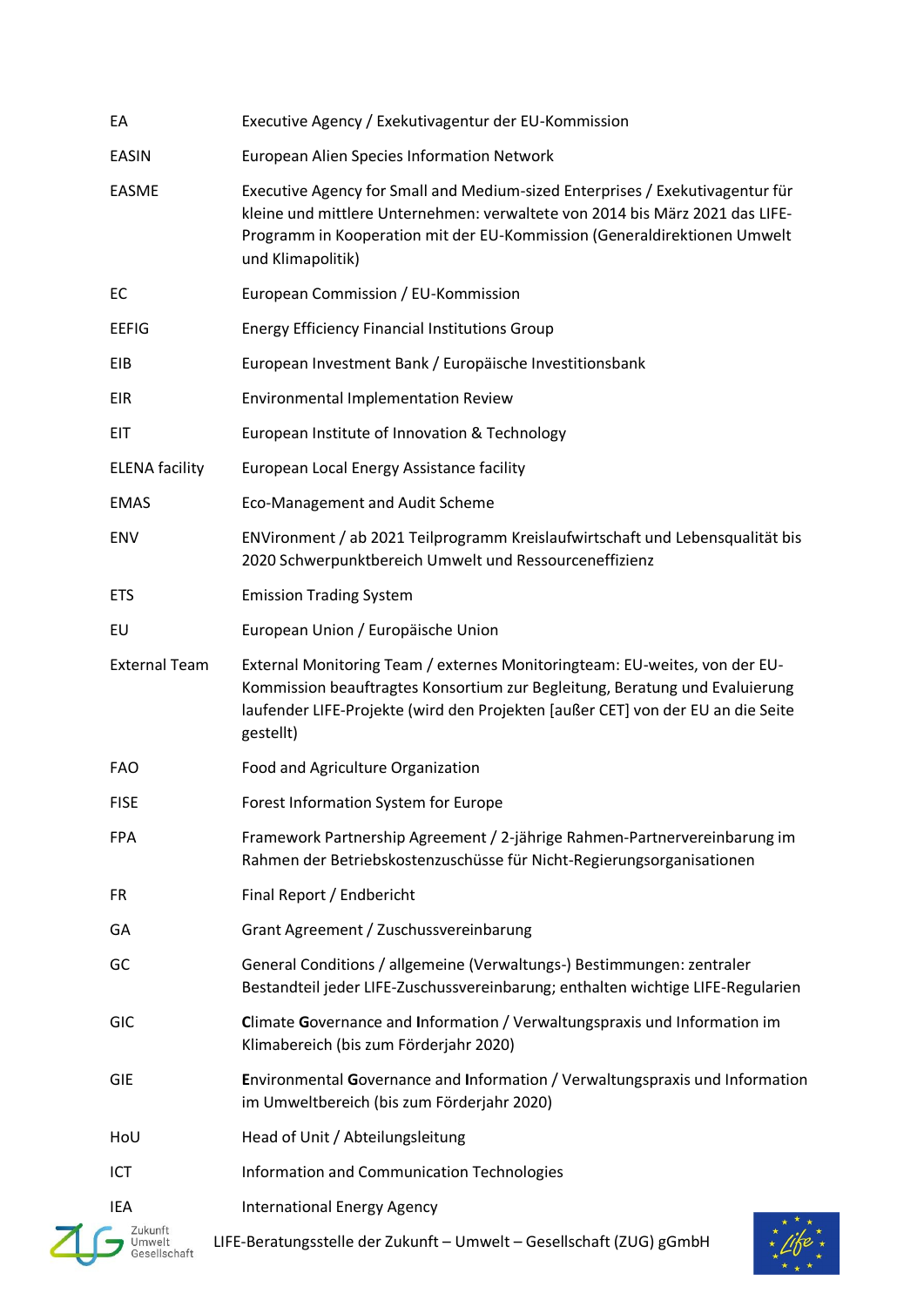| IF           | <b>Innovation Fund</b>                                                                                                                                                                                                                                                                                                                                                                                                                                      |
|--------------|-------------------------------------------------------------------------------------------------------------------------------------------------------------------------------------------------------------------------------------------------------------------------------------------------------------------------------------------------------------------------------------------------------------------------------------------------------------|
| IP           | Integrated Projects / Integrierte Projekte: Projekte zur Umsetzung von Plänen und<br>Strategien (Antragsjahre 2014-2020)                                                                                                                                                                                                                                                                                                                                    |
| <b>IPC</b>   | Integrated Projects under the sub-programme for climate action / Integrierte<br>Klimaprojekte (Antragsjahre 2014-2020)                                                                                                                                                                                                                                                                                                                                      |
| <b>IPE</b>   | Integrated projects under the sub-programme for environment / Integrierte<br>Umwelt- und Naturschutzprojekte (Antragsjahre 2014-2020)                                                                                                                                                                                                                                                                                                                       |
| <b>IUCN</b>  | International Union for Conservation of Nature                                                                                                                                                                                                                                                                                                                                                                                                              |
| KIC          | Support to the Knowledge and Innovation Communities of the European Institute<br>for Innovation and Technology                                                                                                                                                                                                                                                                                                                                              |
| KPI          | Key Performance Indicators / Zentrale Ergebnis-Indikatoren                                                                                                                                                                                                                                                                                                                                                                                                  |
| LEAR         | Legal Entity Appointed Representative / Person in einer antragstellenden<br>Organisation, die zu allen über das ,Funding & Tender Portal' gestellten Anträgen<br>(also ggf. nicht nur LIFE) hauptverantwortlich ist und Zuschussvereinbarungen<br>unterschreibt; muss erst benannt werden, wenn es zur unterschriftsreifen<br>Zuschussvereinbarung kommt; s. a. https://ec.europa.eu/info/funding-<br>tenders/opportunities/portal/screen/support/faq/10878 |
| <b>LIFE</b>  | L'Instrument Financier pour l'Environnement / EU-Finanzierungsinstrument für<br>die Umwelt                                                                                                                                                                                                                                                                                                                                                                  |
| <b>LPD</b>   | Land Purchase Database / Landkauf-Datenbank                                                                                                                                                                                                                                                                                                                                                                                                                 |
| <b>LUCAS</b> | Land Use/Cover Area frame Survey                                                                                                                                                                                                                                                                                                                                                                                                                            |
| <b>MAWP</b>  | Multiannual Work Programme / Mehrjähriges Arbeitsprogramm                                                                                                                                                                                                                                                                                                                                                                                                   |
| <b>MEP</b>   | Member of the European Parliament / Mitglied des EU-Parlaments                                                                                                                                                                                                                                                                                                                                                                                              |
| <b>MRVA</b>  | Monitoring, Reporting, Verification and Accreditation                                                                                                                                                                                                                                                                                                                                                                                                       |
| MS           | Member States / Mitgliedstaat                                                                                                                                                                                                                                                                                                                                                                                                                               |
| <b>MTR</b>   | Mid-Term Report /Zwischenbericht zur Zahlung                                                                                                                                                                                                                                                                                                                                                                                                                |
| <b>NAPCP</b> | <b>National Air Pollution Control Programmes</b>                                                                                                                                                                                                                                                                                                                                                                                                            |
| NAT          | NATure / Teilprogramm (bzw. bis 2020 Schwerpunktbereich) Natur                                                                                                                                                                                                                                                                                                                                                                                              |
| <b>NCFF</b>  | Natural Capital Financing Facility / Finanzierungsfazilität für Naturkapital (2014-<br>2020)                                                                                                                                                                                                                                                                                                                                                                |
| <b>NCP</b>   | National Contact Point (manchmal auch National Focal Point / NFP genannt): LIFE-<br>Kontaktstelle auf nationaler Ebene                                                                                                                                                                                                                                                                                                                                      |
| <b>NEC</b>   | <b>National Emissions Ceiling</b>                                                                                                                                                                                                                                                                                                                                                                                                                           |
| <b>NECP</b>  | National Energy and Climate Plans                                                                                                                                                                                                                                                                                                                                                                                                                           |
| <b>NEEAP</b> | National Energy Efficiency Action Plans                                                                                                                                                                                                                                                                                                                                                                                                                     |



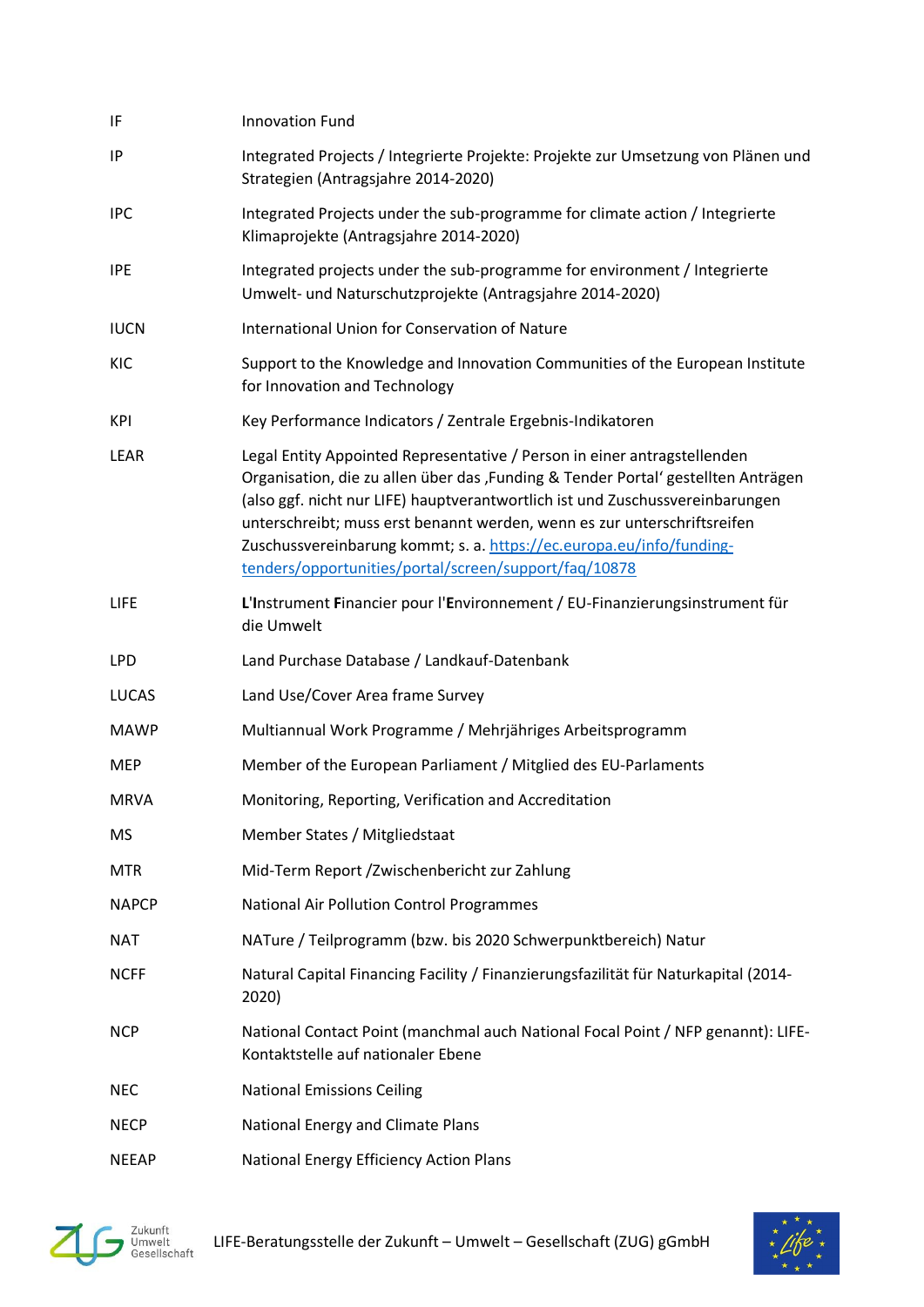| <b>NGO</b>    | Non-Governmental Organisations / Nicht-Regierungsorganisationen; NGO-<br>Projekte: Betriebskostenzuschüsse (operating grants to support non-<br>governmental organisations)                                                                                                                                                                                                           |
|---------------|---------------------------------------------------------------------------------------------------------------------------------------------------------------------------------------------------------------------------------------------------------------------------------------------------------------------------------------------------------------------------------------|
| OA            | Other Actions; Other Action Grants (OAG) include actions needed for the purpose<br>of achieving the general objective of the LIFE programme, including coordination<br>and support actions aimed at capacity-building, at dissemination of information<br>and of knowledge, and at awareness-raising to support the transition to<br>renewable energy and increased energy efficiency |
| <b>OCT</b>    | Overseas Countries and Territories (13) that do not form part of the European<br>Union, though they cooperate with the EU via the Overseas Countries and<br>Territories Association / Überseeische Länder und Hoheitsgebiete, z. B. Grönland,<br>Französisch-Polynesien, Aruba, Curaçao                                                                                               |
| OECD          | Organization for Economic Co-operation and Development                                                                                                                                                                                                                                                                                                                                |
| <b>OEF</b>    | Organizational Environmental Footprint                                                                                                                                                                                                                                                                                                                                                |
| <b>OEFSRs</b> | Organizational Environmental Footprint Sector Rules                                                                                                                                                                                                                                                                                                                                   |
| OG            | Operating Grants support the functioning of non-profit making entities which are<br>involved in the development, implementation and enforcement of Union<br>legislation and policy, and which are primarily active in the area of the<br>environment or climate action, including energy transition, in line with the<br>objectives of the LIFE programme                             |
| <b>OMR</b>    | Outermost Regions (9) that form part of the European Union, though they benefit<br>from derogations from some EU laws due to their geographical remoteness from<br>mainland Europe / Gebiete in äußerster Randlage, z. B. Réunion, Kanaren, Azoren                                                                                                                                    |
| PA            | Partnership Agreement / Partnervereinbarung: Vereinbarung, die die in der<br>Zuschussvereinbarung (GA) genannten Projektpartner (beneficiaries) miteinander<br>schließen                                                                                                                                                                                                              |
| PA            | Project Advisor / fachlich zuständige Sachbearbeiter bei der EU-Kommission /<br><b>CINEA</b>                                                                                                                                                                                                                                                                                          |
| PaCo          | Participant Contact: Person representing a participant organisation for a particular<br>grant; Can not be the coordinator                                                                                                                                                                                                                                                             |
| <b>PAF</b>    | Prioritized Action Framework / Prioritärer Aktionsrahmen                                                                                                                                                                                                                                                                                                                              |
| PCoCo         | Primary coordinator contact: The main person representing the coordinator for a<br>particular grant (main contact); nur ein PCoCo pro Projekt                                                                                                                                                                                                                                         |
| PEF           | Project Environmental Footprint                                                                                                                                                                                                                                                                                                                                                       |
| <b>PEFCRS</b> | <b>Product Environmental Footprint Category Rules</b>                                                                                                                                                                                                                                                                                                                                 |
| PF4EE         | Private Finance for Energy Efficiency / Private Finanzierungen im Bereich<br>Energieeffizienz (2014-2020)                                                                                                                                                                                                                                                                             |
| <b>PIC</b>    | Participant Identification Code: the unique identifier of an organisation in the<br>context of grants or procurement procedures; ein PIC wird nur einmalig für eine<br>Organisation vergeben; jede beteiligte Partner-Organisation benötigt einen PIC                                                                                                                                 |



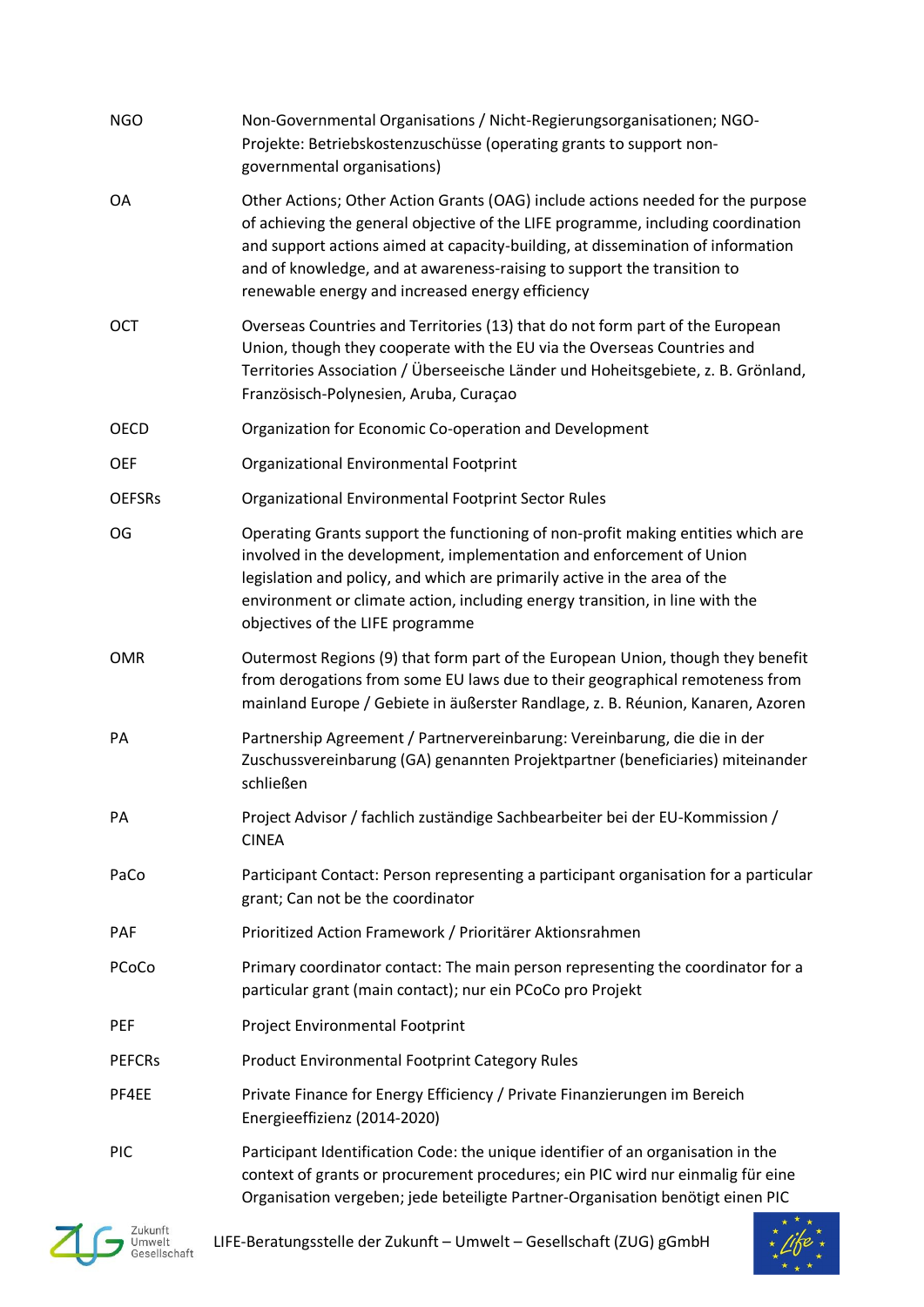|                       | Suchfunktion, um zu schauen, ob die eigene Organisation bereits eine PIC hat:<br>https://ec.europa.eu/info/funding-tenders/opportunities/portal/screen/how-to-<br>participate/participant-register                                                                                                                                           |
|-----------------------|----------------------------------------------------------------------------------------------------------------------------------------------------------------------------------------------------------------------------------------------------------------------------------------------------------------------------------------------|
| PLP                   | Projects for addressing ad hoc Legislative and Policy Priorities                                                                                                                                                                                                                                                                             |
| PRE(P)                | Preparatory projects / Vorbereitende Projekte: aufgrund von speziellen,<br>unregelmäßigen Ausschreibungen der EU-Kommission                                                                                                                                                                                                                  |
| <b>RBMP</b>           | River Basin Management Plans / Bewirtschaftungspläne für Flusseinzugsgebiete                                                                                                                                                                                                                                                                 |
| SAP                   | Standard Action Projects / früher oft informell traditionelle Projekte genannt                                                                                                                                                                                                                                                               |
| <b>SGA</b>            | Specific Grant Agreement / spezielle Zuschussvereinbarung, insbesondere im<br>Rahmen der Betriebskostenzuschüsse für Nicht-Regierungsorganisationen (NGO);<br>NGO können diese nur mit der EU abschließen, wenn sie zuvor erfolgreich ein FPA<br>/ Framework Partnership Agreement / 2-jährige Rahmen-Partnervereinbarung<br>beantragt haben |
| <b>SIP</b>            | Strategic Integrated Projects - ab 2021 die integrierten Projekte der<br>Teilprogramme Klima sowie Kreislaufwirtschaft und Lebensqualität                                                                                                                                                                                                    |
| SMART                 | Specific, Measurable, Achievable, Realistic and Timely                                                                                                                                                                                                                                                                                       |
| <b>SME</b>            | Small and medium-sized enterprises - kleine und mittelständische Unternehmen /<br>KMU                                                                                                                                                                                                                                                        |
| SNAP                  | Strategic Nature Projects - ab 2021 die integrierten Projekte des Teilprogramms<br>Natur                                                                                                                                                                                                                                                     |
| <b>TA</b>             | Technical Assistance / Projekte der technischen Hilfe: dienten bis 2020 der<br>Vorbereitung und Ausarbeitung Integrierter Projekte; ab 2021 können mit dieser<br>Zuschussform verschiedenen vorbereitende Aktivitäten gefördert werden.                                                                                                      |
| <b>TAC</b>            | bis 2020: Technical Assistance Projects under the sub-programme for climate<br>action / Projekte der technischen Hilfe im Klimabereich (Vorbereitung IPC)                                                                                                                                                                                    |
| TA-CAP                | Technical Assistance projects for Capacity building of MS authorities                                                                                                                                                                                                                                                                        |
| <b>TAE</b>            | bis 2020: Technical assistance Projects under the sub-programme for environment<br>/ Projekte der technischen Hilfe im Umwelt- und Naturbereich (Vorbereitung IPE)                                                                                                                                                                           |
| <b>TAIEX</b>          | <b>Technical Assistance and Information Exchange</b>                                                                                                                                                                                                                                                                                         |
| TA-PP                 | Technical Assistance projects for the preparation of SNAPs and SIPs                                                                                                                                                                                                                                                                          |
| TA projects           | <b>Technical Assistance projects</b>                                                                                                                                                                                                                                                                                                         |
| TA-R                  | Technical Assistance projects for projects Replication of and up-scaling of results                                                                                                                                                                                                                                                          |
| <b>TFEU</b>           | Treaty on the Functioning of the European Union                                                                                                                                                                                                                                                                                              |
| <b>UNFCCC</b>         | United Nations Framework Convention on Climate Change                                                                                                                                                                                                                                                                                        |
| <b>UNEP</b>           | <b>United Nations Environment Programme</b>                                                                                                                                                                                                                                                                                                  |
| VAT                   | Value Added Tax / Umsatzsteuer                                                                                                                                                                                                                                                                                                               |
| <b>WHO</b><br>Zukunft | World Health Organization                                                                                                                                                                                                                                                                                                                    |



LIFE-Beratungsstelle der Zukunft – Umwelt – Gesellschaft (ZUG) gGmbH